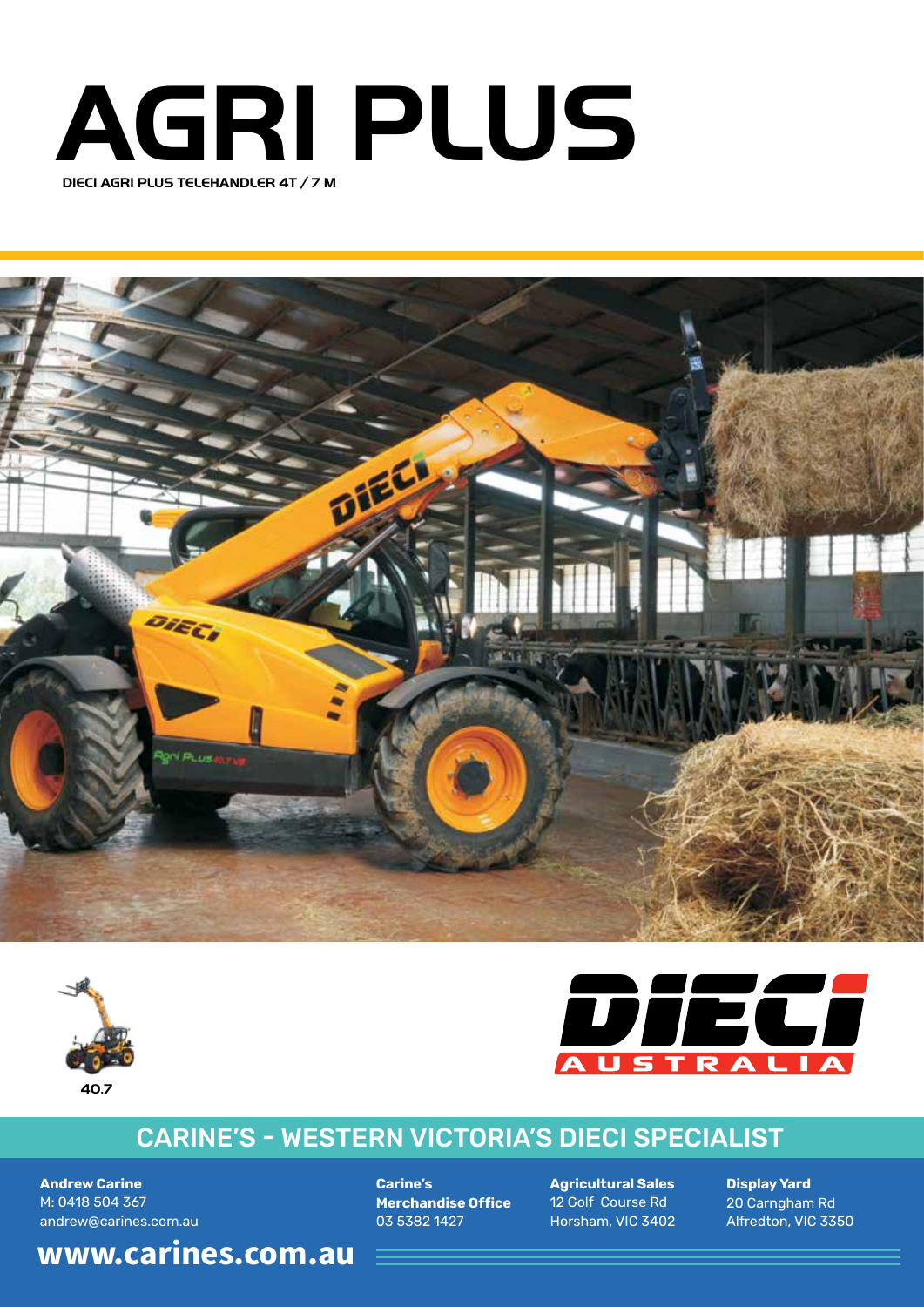| <b>PERFORMANCE</b>                                             |                                                                                  |
|----------------------------------------------------------------|----------------------------------------------------------------------------------|
| Machine model                                                  | AGRI PLUS 40.7                                                                   |
| Maximum capacity                                               | 4000 kg (8818 lb)                                                                |
| Maximum lifting height on wheels                               | 7.06 m (23.2 ft)                                                                 |
| Maximum horizontal extension on wheels                         | 3.90 m $(12.8 \text{ ft})$                                                       |
| Fork swiveling angle                                           | $146^\circ$                                                                      |
| Pull-out force                                                 | 6000 daN (13489 lbf)                                                             |
| Towing force                                                   | 8200 daN (18434 lbf)                                                             |
| Maximum climb angle                                            | 60%                                                                              |
| Unladen weight                                                 | 7700 kg (16976 lb)                                                               |
| Max speed (referred to wheels with maximum permitted diameter) | 40 km/h (24.9 mph)                                                               |
|                                                                |                                                                                  |
| <b>BOOM</b>                                                    |                                                                                  |
| Machine model                                                  | AGRI PLUS 40.7                                                                   |
| Lifting                                                        | 6.6s                                                                             |
| Getting off the basket                                         | 3.9 <sub>s</sub>                                                                 |
| Extension                                                      | 5.5s                                                                             |
| Retraction                                                     | 3.3s                                                                             |
| Forward swiveling                                              | 2.1 s                                                                            |
| Reverse swiveling                                              | 1.3 s                                                                            |
| <b>ENGINE</b>                                                  |                                                                                  |
| Machine model                                                  | AGRI PLUS 40.7                                                                   |
| <b>Brand</b>                                                   | <b>FPT</b>                                                                       |
| Nominal power                                                  | 93 kW (125 HP)                                                                   |
| @rpm                                                           | 2200 rpm                                                                         |
| Operation                                                      | 4-stroke                                                                         |
| Injection                                                      | Mechanical direct                                                                |
| Number and arrangement of cylinders                            | 4, Vertical in line                                                              |
| Displacement                                                   | 4485 cm <sup>3</sup> (274 in <sup>3</sup> )                                      |
| Consumption                                                    | 230 g/kWh (378.35 lb/Hp h)                                                       |
| @rpm                                                           | 2200 rpm                                                                         |
| <b>Emission standards</b>                                      | Stage IIIA/Tier 3                                                                |
| Cooling system                                                 | Liquid                                                                           |
| Intake                                                         | Turbo compressor after-cooler                                                    |
|                                                                |                                                                                  |
| <b>DIFFERENTIAL AXLES</b>                                      |                                                                                  |
| Machine model                                                  | AGRI PLUS 40.7                                                                   |
| Axles types                                                    | 2 steering, with 4 planetary reduction gears                                     |
| Type of steering                                               | 4 wheels / transversal / 2 wheels                                                |
| Front axle                                                     | Rigid                                                                            |
| Rear axle                                                      | Swinging                                                                         |
| Service brake                                                  | Oil bath with servo brake on front and rear axle with double hydraulic system    |
| Park brake                                                     | Automatic spring applied hydraulic release                                       |
| <b>HYDRAULIC SYSTEM</b>                                        |                                                                                  |
|                                                                |                                                                                  |
| Machine model<br>Hydraulic pump type                           | AGRI PLUS 40.7                                                                   |
|                                                                | Gear pump for power steering and movements                                       |
| Hydraulic pump capacity                                        | 180 L/min (47.6 gal/min)                                                         |
| Max. operating pressure                                        | 25.0 MPa (3626 psi)                                                              |
| Distributor control                                            | 4in1 proportional Joystick                                                       |
| <b>REFUELING</b>                                               |                                                                                  |
| Machine model                                                  | AGRI PLUS 40.7                                                                   |
| Hydraulic motor (total)                                        | 160.0 L (42.27 gal)                                                              |
| Diesel tank                                                    | 180.0 L (47.55 gal)                                                              |
| <b>TRANSMISSION</b>                                            |                                                                                  |
|                                                                |                                                                                  |
| Machine model                                                  | AGRI PLUS 40.7                                                                   |
| Transmission type                                              | Torque converter with Power Shift EVO 2 reversing mechanism and electric control |
| Inching                                                        | With electronic pedal for controlled forward movement                            |
| Transmission gearbox                                           | 6 forward gears / 3 reverse gears with electronic control                        |
| <b>TYRES</b>                                                   |                                                                                  |
| Machine model                                                  | AGRI PLUS 40.7                                                                   |
| Standard tyres                                                 | 400/70x24"                                                                       |
|                                                                |                                                                                  |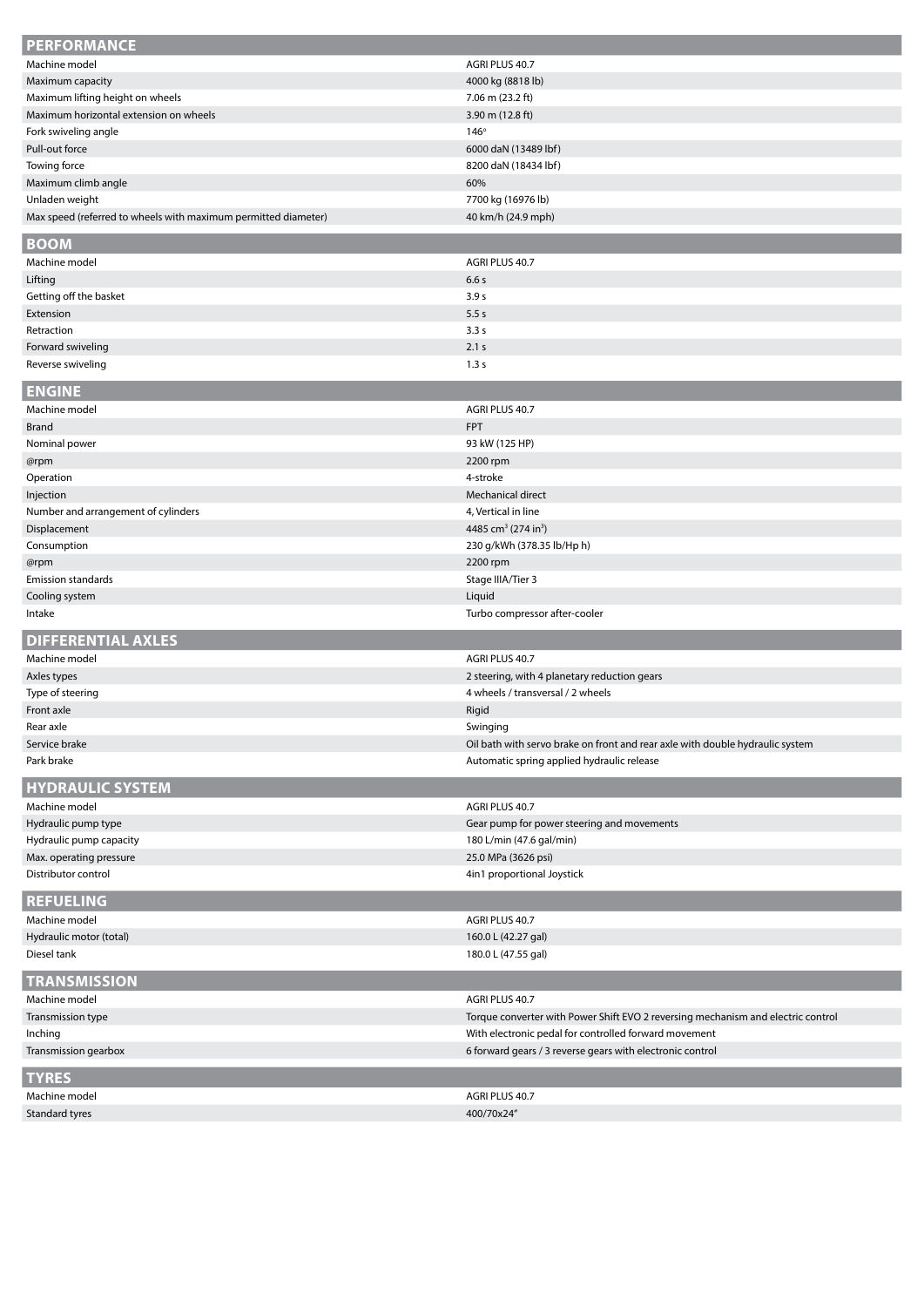## **DIMENSIONS**

- Machine model **AGRI PLUS 40.7**
- 
- A 360 mm (14.2in)<br>B 1475 mm (58.1 in
- 
- 
- 
- 
- 
- 
- 
- 
- 
- 
- 
- 
- 
- 
- 
- 
- 
- 
- 
- 
- C 2750 mm (108.3 in)
- D 850 mm (33.5 in)
- F 4175 mm (164.4 in)
- G 5075 mm (199.8 in) H 2445 mm (96.3 in)
- I 940 mm (37 in)
- L 1820 mm (71.7 in) M 2260 mm (89 in)
- O 5185 mm (204.1 in)
- P 1320 mm (154.3 in)
- Q 3920 mm (154.3 in) T 200 mm (7.9 in)
	- Α т ۰\$ B C D F G



1475 mm (58.1 in)